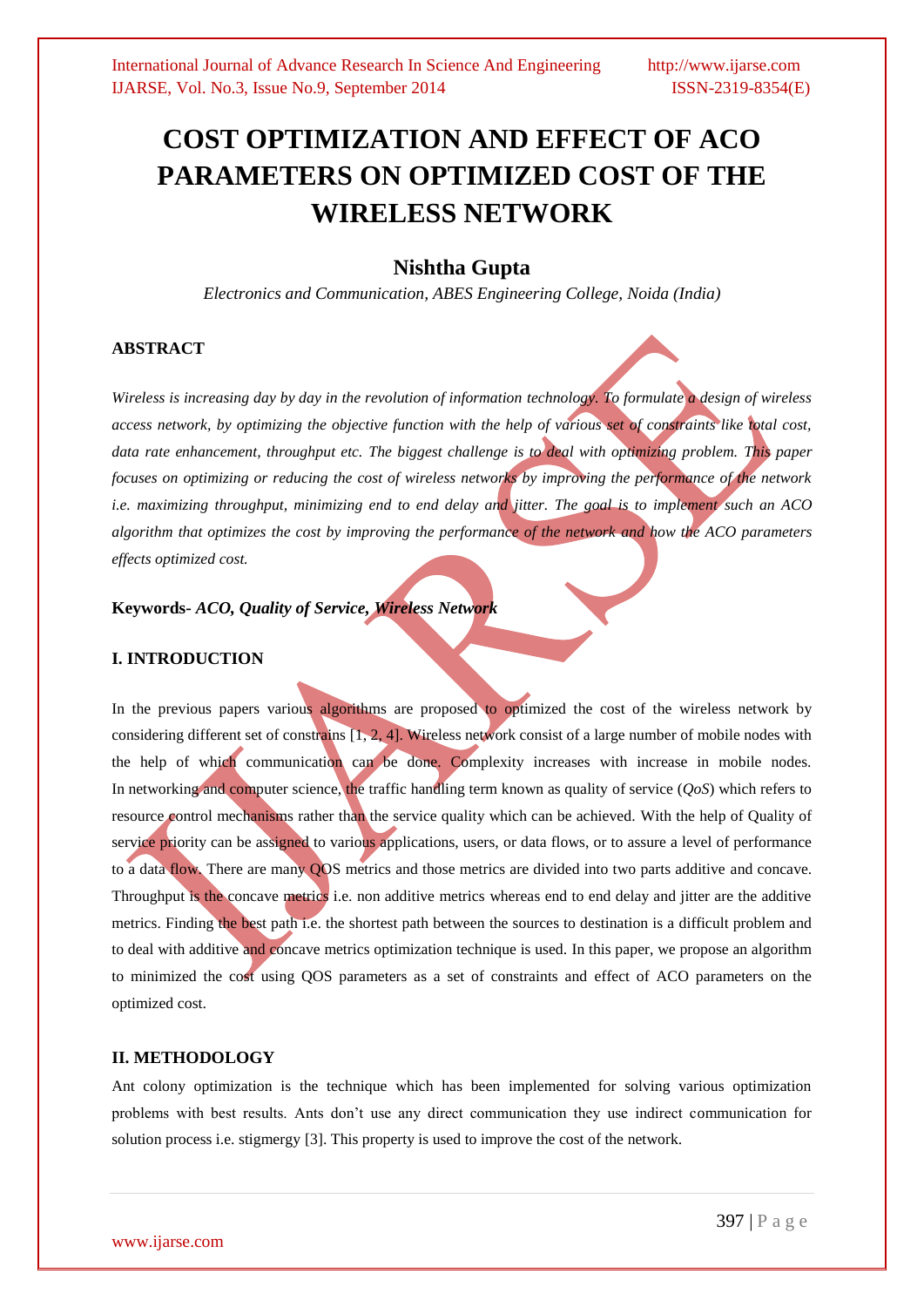#### **2.1 Problem Formulation**

A simple network is considered in which objects are referred as nodes and connection between these nodes are vertices. Let N be the number of nodes  $(N_1, N_2, N_n)$  and M number of connections. Let Cj is the optimized cost of wireless network. Now the packet should be reached from source to destination by finding the shortest path using ACO.



### **Fig 1. Simple Network**

#### **2.2 Ant Colony Optimization**

The main source from where this ACO comes is the behavior that is displayed by species of ants in nature but the difficult task is the cooperation between the ants in the colony. To find out the shortest path Pheromone is used i.e. volatile chemical substance that is secreted by the ants in order to attract the other ants.

In this environment what happens ants start from their nest and move towards their food and laying down pheromone trails while going back towards their nest. If other ants find such a path, then they attracted towards the trail of pheromone and follow that path rather than travelling here and there. In the Ant Colony Optimization, problems are usually modeled in the form of graph or tree like structure. Let G (E, V) be a graph. Thus the components  $c_{34}$  are denoted by either the edges or the vertices of the graph. The objective is to find a shortest path between the source node  $V_3$  and destination node  $V_4$ . Each edge of G maintains the value of chemical substance i.e. artificial pheromone concentration over the node and modified whenever an ant travel through it.

# **2.3 Solving Networks Using ACO Algorithm**

The optimized cost is written as Cij which can be written in the form of matrix

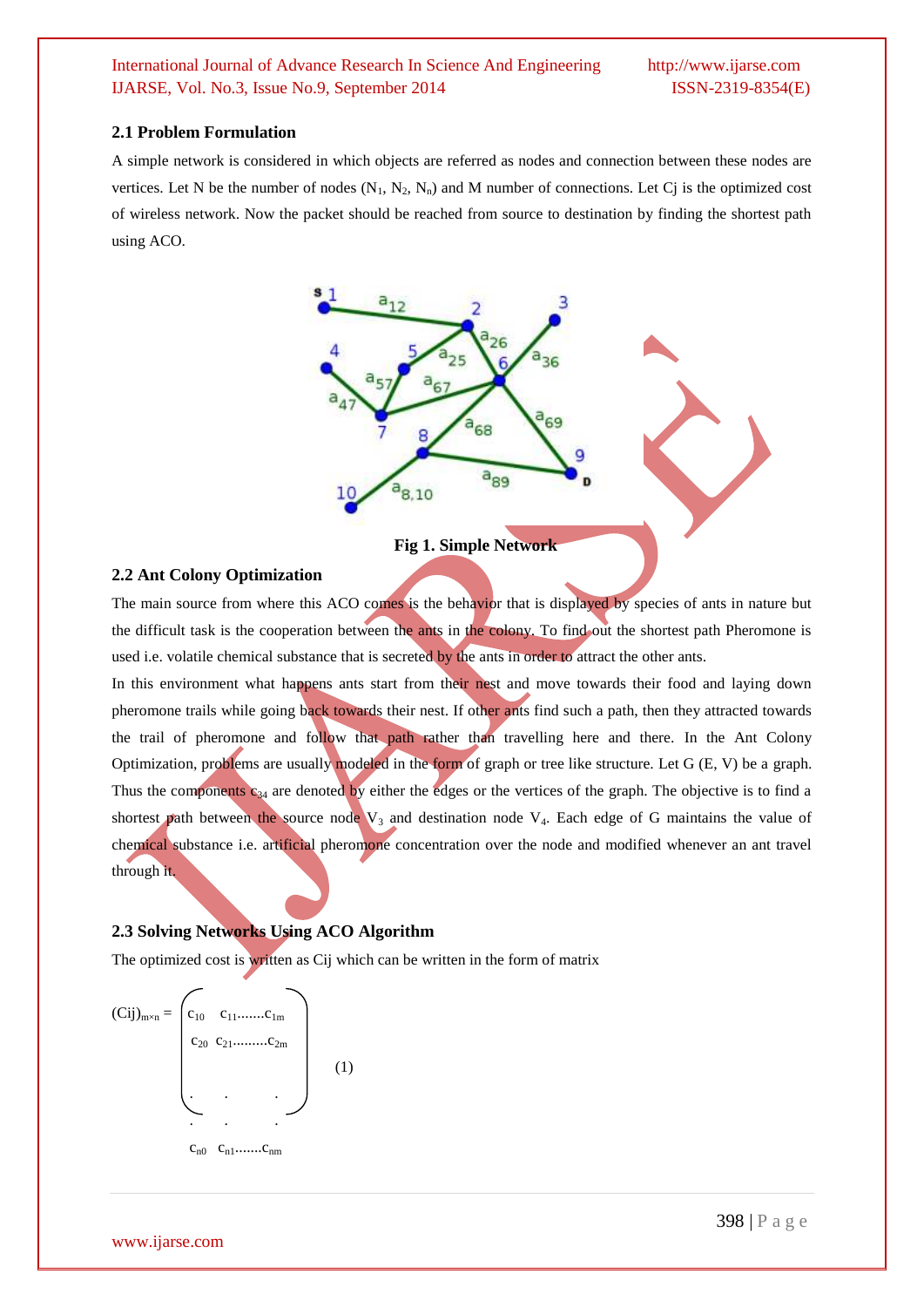A network can be defined as:

$$
(yij)_{m \times n} = \begin{pmatrix} y_{10} & y_{11} \dots \dots \dots y_{1m} \\ y_{20} & y_{21} \dots \dots \dots \dots \ y_{2m} \\ \vdots & \vdots & \vdots \\ \vdots & \vdots & \vdots \\ \vdots & \vdots & \vdots \\ \vdots & \vdots & \vdots \\ \vdots & \vdots & \vdots \\ \vdots & \vdots & \vdots \\ \vdots & \vdots & \vdots \\ \vdots & \vdots & \vdots \\ \vdots & \vdots & \vdots \\ \vdots & \vdots & \vdots \\ \vdots & \vdots & \vdots \\ \vdots & \vdots & \vdots \\ \vdots & \vdots & \vdots \\ \vdots & \vdots & \vdots \\ \vdots & \vdots & \vdots \\ \vdots & \vdots & \vdots \\ \vdots & \vdots & \vdots \\ \vdots & \vdots & \vdots \\ \vdots & \vdots & \vdots \\ \vdots & \vdots & \vdots \\ \vdots & \vdots & \vdots \\ \vdots & \vdots & \vdots \\ \vdots & \vdots & \vdots \\ \vdots & \vdots & \vdots \\ \vdots & \vdots & \vdots \\ \vdots & \vdots & \vdots \\ \vdots & \vdots & \vdots \\ \vdots & \vdots & \vdots \\ \vdots & \vdots & \vdots \\ \vdots & \vdots & \vdots \\ \vdots & \vdots & \vdots \\ \vdots & \vdots & \vdots \\ \vdots & \vdots & \vdots \\ \vdots & \vdots & \vdots \\ \vdots & \vdots & \vdots \\ \vdots & \vdots & \vdots \\ \vdots & \vdots & \vdots \\ \vdots & \vdots & \vdots \\ \vdots & \vdots & \vdots \\ \vdots & \vdots & \vdots \\ \vdots & \vdots & \vdots \\ \vdots & \vdots & \vdots \\ \vdots & \vdots & \vdots \\ \vdots & \vdots & \vdots \\ \vdots & \vdots & \vdots \\ \vdots & \vdots & \vdots \\ \vdots & \vdots & \vdots \\ \vdots & \vdots & \vdots \\ \vdots & \vdots & \vdots \\ \vdots & \vdots & \vdots \\ \vdots & \vdots & \vdots \\ \vdots & \vdots & \vdots \\ \vdots & \vdots & \vdots \\ \vdots & \vdots & \vdots \\ \vdots & \vdots & \vdots \\ \vdots & \vdots & \vdots \\ \vdots & \vdots & \vdots \\ \vdots & \vdots & \vd
$$

 $y_{n0}$   $y_{n1}$ ....... $y_{nm}$ 

where yij in  $(2)$  is defined as

 $vii = \{1$  if node 1 is connected to 2

0 if node is not connected

Algorithm proposed for optimizing the cost

#### **2.4 Algorithm In Pseudo Code**

- Initialize Trail
- Do While (Stopping Criteria Not Satisfied) Cycle Loop
- Do Until (Each Ant Completes a route) route Loop
- Local Trail Update
- End Do
- Analyze Routes
- Calculate routing metrics
- Global Trail Update
- Calculate Throughput, delay and jitter
- Determine the objective function
- End Do

# **2.5 Key Parameters**

- 1. Trail intensity  $\tau_{34}$  which indicates the intensity of the pheromone on the trail segment, (34)
- 2. Trail visibility is  $\eta_{34} = 1/d_{34}$
- 3. The importance of intensity is given by  $\alpha$
- 4. The importance of visibility is given by  $\beta$
- 5. The trail persistence or evaporation rate is given as  $\rho$

#### **2.6 Edge Selection**

An ant is a simple communicating agent who communicates indirectly in the ant colony optimization algorithm. It iteratively constructs a solution to any type of problem whereas solution states are given by intermediate solutions and in this algorithm, each iteration ant moves from colony to food in order to complete the intermediate solution. Thus, each ant computes a set of feasible solutions. For ant n, the probability p of moving from one state to another i.e. from state 3 to state 4 depends on the combination of two values,

www.ijarse.com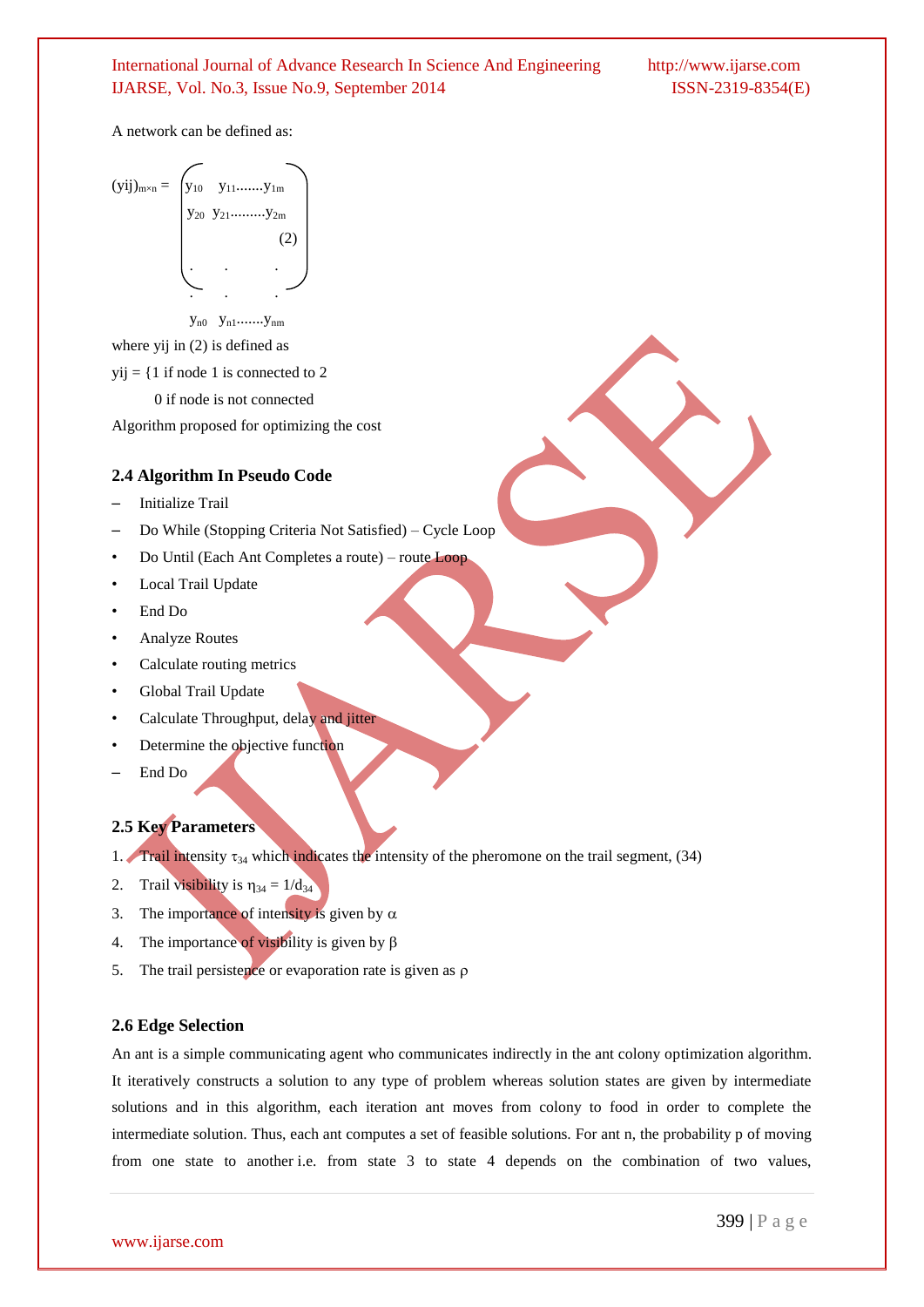the attractiveness  $\eta_{34}$  of the move, and the trail level  $\tau_{34}$  of the move. The n<sup>th</sup> ant moves from state 3 to state 4 with probability i.e. the probability of moving towards next node is given by

$$
p_{34}^n = \frac{\tau_{34}^\alpha \times \eta_{34}^\beta}{\sum \tau_{34}^\alpha \times \eta_{34}^\beta}
$$
\n<sup>(3)</sup>

# **2.7 Pheromone Update**

When all the ants have completed a solution i.e. reach towards their food from nest then the trails are updated by

$$
\tau_{34}^n = (1 - \rho) \tau_{34}^k + \Delta \tau_{34}^k \tag{4}
$$

Where  $\tau_{34}^n$  is the amount of pheromone deposited for a state transition 34, *ρ* is the pheromone evaporation coefficient and  $\Delta \tau_{34}^{k}$  is the amount of pheromone deposited.

#### **2.8 Objective Function**

The network cost D is defined as:

 $D=sum(C\times m_1)+(C\times m_2)+(C\times m_3)$  (5)

where  $m_1$ ,  $m_2$  and  $m_3$  are the performance metrics i.e. throughput, delay and jitter

- D i.e. the objective function should be minimum whereas
- $m_1$  is maximum and  $m_2$ ,  $m_3$  are minimum.

# **III. SIMULATION MODEL**

Cost is evaluated using QUALNET 5.0.2 and MATLAB 7.0.

Performance metrics throughput, average end to end delay and average jitter are used to evaluate the cost of the wireless network. Optimized parameters alpha, beta and rho are considered for finding the minimum cost.

# **3.1 SIMULATION PARAMETERS**

For the experiment, we have considered different nodes of different difficulty levels. We have tried the different combinations of ACO parameters to get the best optimized result. The experiment was conducted on different problems at frequency 2.4GHz and data rate 2Mbps.

| Alpha | Delay<br>and  | Throughput | Cost |
|-------|---------------|------------|------|
|       | <b>Jitter</b> |            |      |
| 0.2   | 56.0022       | 1448.0023  | 804  |
| 0.5   | 56.0022       | 1384.0024  | 588  |
|       | 52.0022       | 1454.0023  | 414  |

| Table1: Beta = $5$ and rho = 0.65 |
|-----------------------------------|
|-----------------------------------|

Table 1 shows that at beta =5 and rho = 0.65 but with increase in alpha cost reduces by 27%.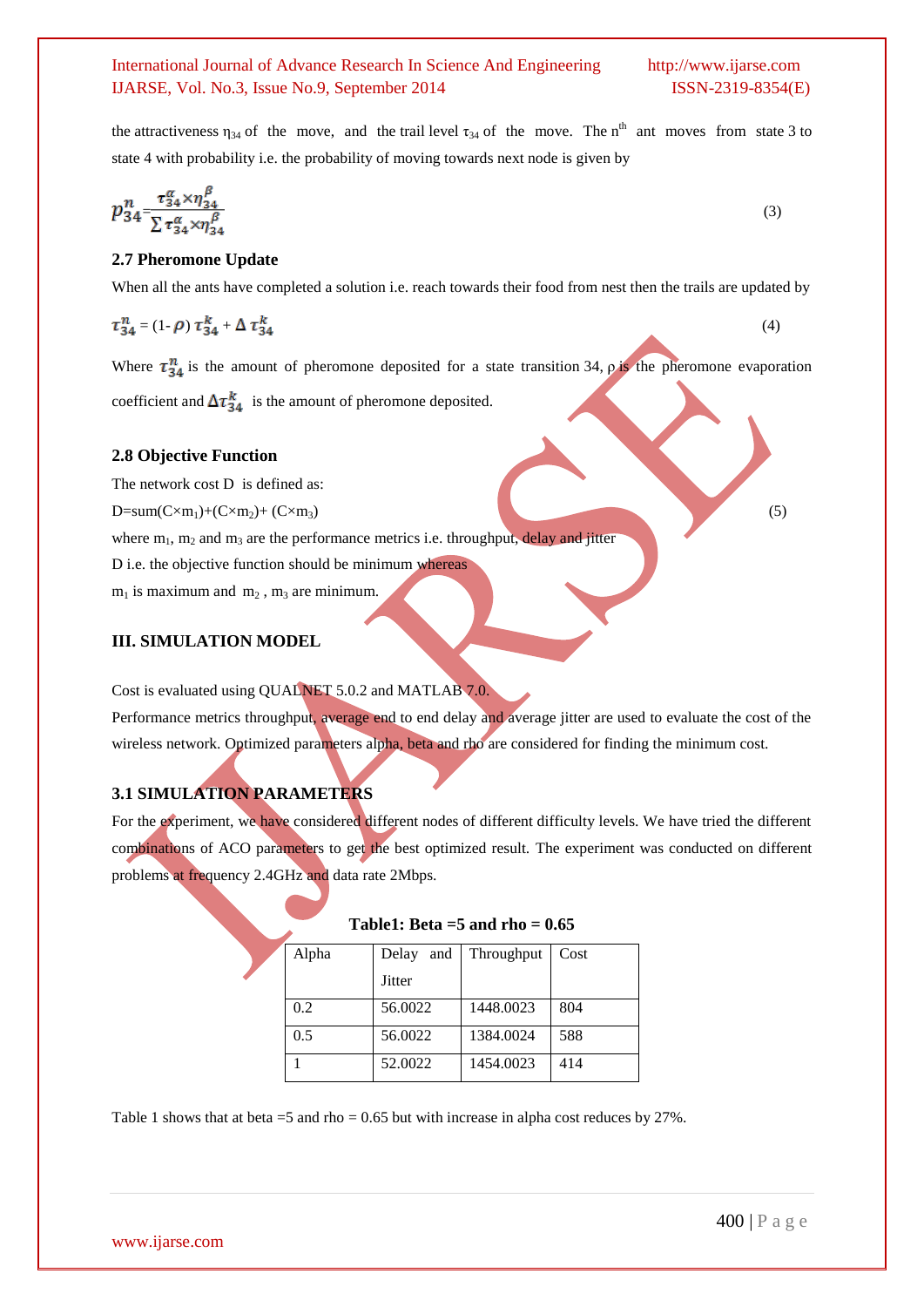| Beta           | Delay<br>and  | Throughput | Cost |
|----------------|---------------|------------|------|
|                | <b>Jitter</b> |            |      |
|                | 52.0022       | 2048       | 418  |
| $\mathfrak{D}$ | 48.0022       | 260        | 531  |
| $\mathcal{R}$  | 44.0022       | 1454       | 432  |
|                | 52            | 1310       | 701  |

#### **Table2: Alpha =1 and rho = 0.65**

Table 2 shows that at alpha =1 and rho = 0.65 but with increase in beta cost increases by  $27\%$ .

| $1$ ables: Beta =5 and alpha = 1 |               |            |      |  |  |  |  |
|----------------------------------|---------------|------------|------|--|--|--|--|
| rho                              | Delay and     | Throughput | Cost |  |  |  |  |
|                                  | <b>Jitter</b> |            |      |  |  |  |  |
| 0.1                              | 40            | 1468       | 638  |  |  |  |  |
| 0.2                              | 44            | 1404       | 241  |  |  |  |  |
| 0.3                              | 46            | 1298       | 564  |  |  |  |  |
| 0.4                              | 48            | 1978       | 256  |  |  |  |  |
| 0.5                              | 44            | 890        | 533  |  |  |  |  |

**Table3: Beta =5 and alpha = 1**

Table 3 shows that at alpha =1 and beta = 5 but with increase in rho cost varies firstly it decreases and then increases by 27%





**Fig 2: Iterative Best Cost And Average Node Fig 3: Throughput at Alpha=1, Beta=5, Rho=0.2 Branching At Alpha=1, Beta=5, Rho=0.2**

# **IV. CONCLUSION AND FUTURE SCOPE**

From the above results it is concluded that wireless network is proposed to optimize three performance metrics i.e. throughput, end to end delay and jitter and determines the optimized cost of the network. This will optimized the overall system cost function and the cost function reduction is up to 27%. We get the optimized cost